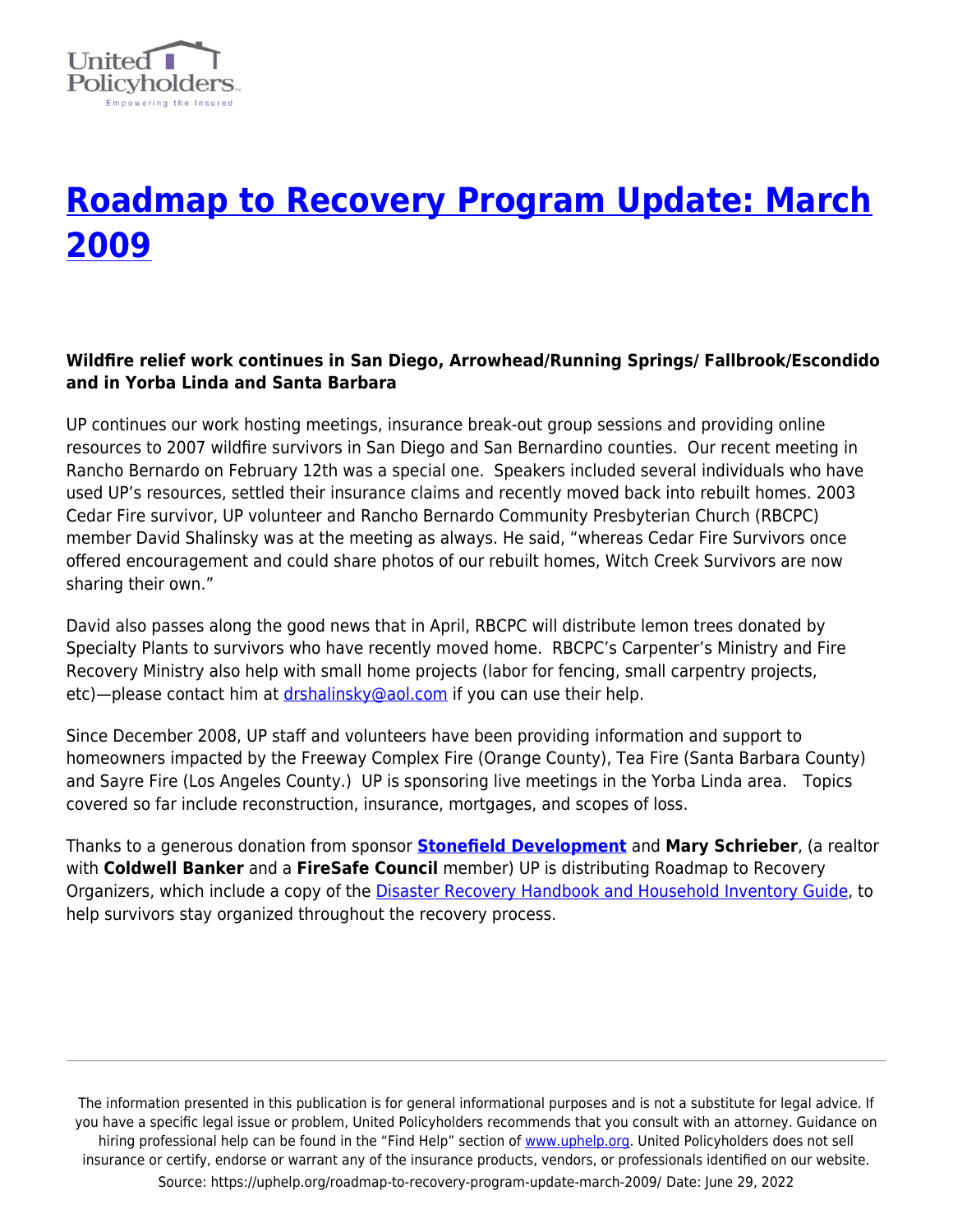

In addition to hosting live meetings and distributing recovery tools, UP continues to help survivors communicate with each other and access the information they need to navigate the challenges of recovering from a disaster. We do this primarily through a private 2008 "Survivors to Survivor" list serve and our "Ask An Expert" online forum. For more information about the UP *Roadmap to Recovery* program email **Emily Cabral** at [emily@unitedpolicyholders.org](mailto:emily@unitedpolicyholders.org).

### **UP Disaster Recovery Mentors reaching out far and wide**

In late 2007, **Karen Reimus** formally established the UP Disaster Recovery Mentor Program to connect current disaster survivors with mentors who have already gone through the recovery process. Mentors provide free, confidential emotional support and "real-life" insight about recovering from a catastrophic loss. UP provides mentors with training and reference manuals to support their problem-solving capabilities.

The Disaster Recovery Mentor Program currently has 120 members and is growing quickly. Mentors are currently working with '07 and '08 California wildfire families. **Amy Bach** has supplied Australian wildfire relief workers with email contact information for the program, so wildfire survivors down under can access this unique help resource via the Internet. If your home has been damaged or destroyed in a natural disaster, email *info@uphelp.org* and we'll connect you with a mentor who has "been there and done that."

#### **In Memoriam: Dean Luvisa**

We are deeply saddened to hear that Disaster Recovery Mentor **Dean Luvisa** has passed away. After recovering from the loss of his home in the 2003 Cedar Fire, Dean became a volunteer with UP as a Disaster Recovery Mentor, helping people who lost their homes in the devastating 2007 Witch Creek Fire. His compassionate nature made him an ideal volunteer to support others who were traveling a journey he had himself taken. He made a tremendous difference in the lives of those he touched. In lieu of flowers, his wife, **Katy** decided that she would like anyone interested to donate to United Policyholders in Dean's name (Dean Michael Luvisa). We are touched by this honor and grateful for Dean's generous service.

#### **Federal Disaster Survivors Tax Alert**

The information presented in this publication is for general informational purposes and is not a substitute for legal advice. If you have a specific legal issue or problem, United Policyholders recommends that you consult with an attorney. Guidance on hiring professional help can be found in the "Find Help" section of [www.uphelp.org.](http://www.uphelp.org/) United Policyholders does not sell insurance or certify, endorse or warrant any of the insurance products, vendors, or professionals identified on our website. Source: https://uphelp.org/roadmap-to-recovery-program-update-march-2009/ Date: June 29, 2022